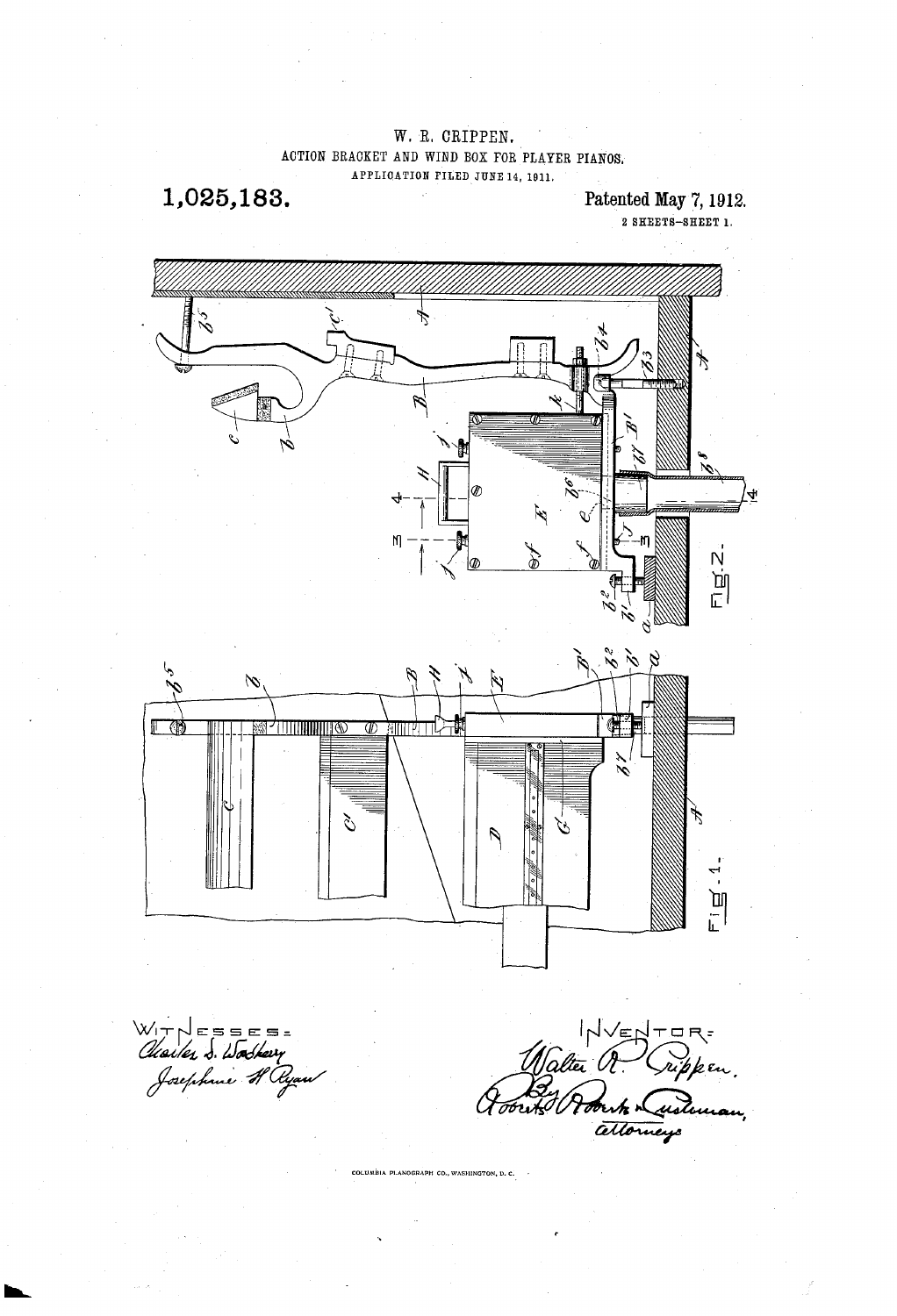W. R. CRIPPEN. ACTION BRACKET AND WIND BOX FOR PLAYER PIANOS. APPLICATION FILED JUNE 14, 1911.

1,025,183.

Patented May 7, 1912.  $2$  SHEETS-SHEET  $2$ .



COLUMBIA PLANOGRAPH CO., WASHINGTON, D. C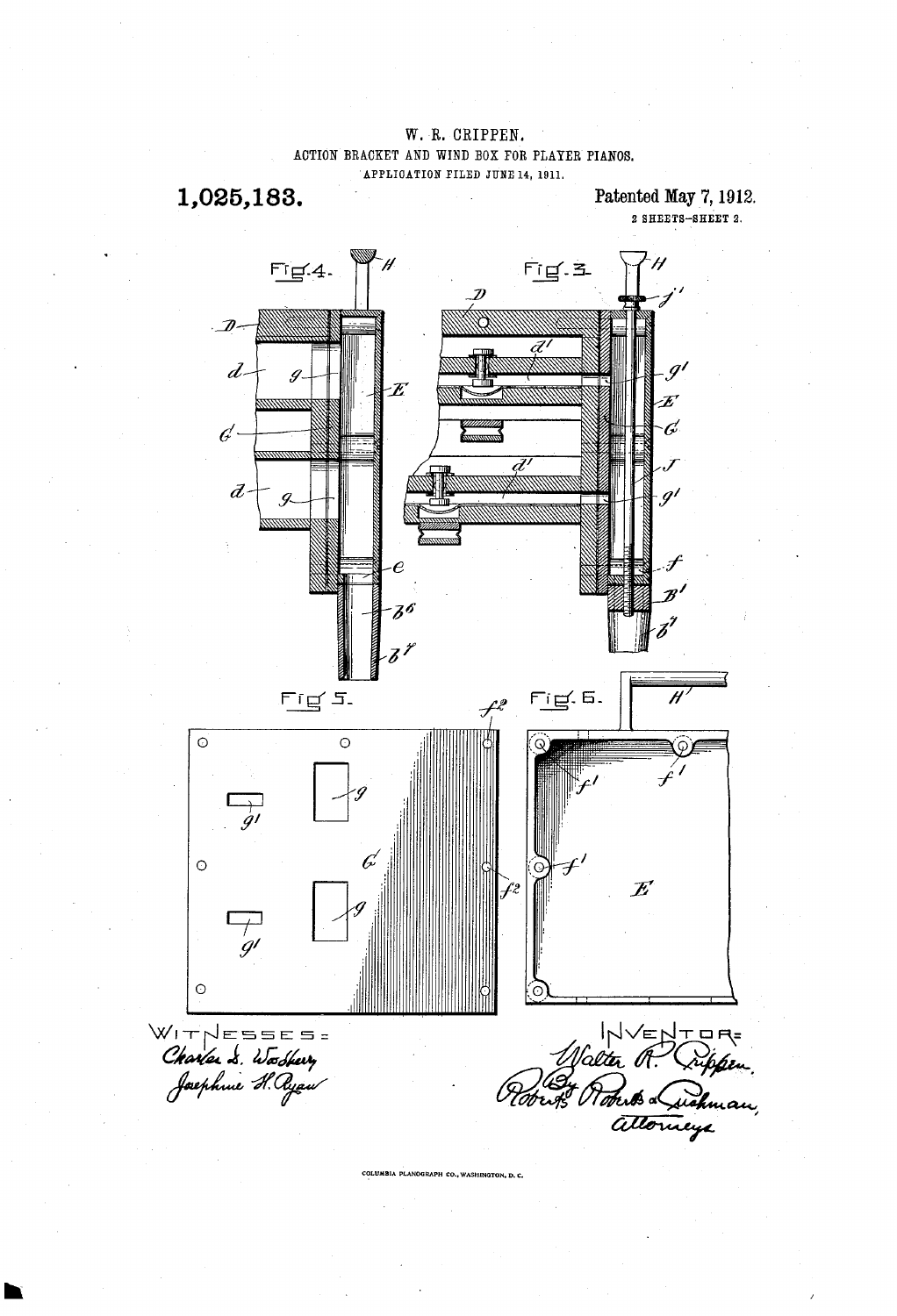## UNITED STATES PATENT OFFICE.

WALTER. R. CRIPPEN, OF NEWTON, MASSACHUSETTS, ASSIGNOR TO WOSE & SONS PIANO COMPANY, OF BOSTON, MASSACHUSETTS, A CORPORATION OF MAINE.

ACTION-BRACKET AND WIND-BOX, FOR PLAYER-PIANOS.

Application filed June 14, 1911, Serial No. 633,145.

1,025,183.

Specification of Letters Patent. Patented May 7, 1912.

To all whom it may concern:

Beit known that I, WALTER R. CRIPPEN, a citizen of the United States, and resident of Newton, in the county of Middlesex and 5 State of Massachusetts, have invented new and useful Improvements in Action-Brack

- which the following is a specification.<br>This invention relates to pneumatic player<br>10 pianos, and its object is to provide cer-<br>tain improvements in the brackets for sup-<br>porting the pneumatic player action and<br>the piano a provide a certain new and improved con-<br>15 struction of wind boxes for supporting the
- pneumatic action on said action bracket, and furnishing wind ways between the pumping apparatus and the pneumatic action.
- Heretofore, it has been the practice to mount the piano action and pneumatic action on separate brackets in the piano casing. If the piano was moved or jarred it was almost inevitable that the two actions 20
- tive adjustment. Furthermore, the pneu-<br>matic action has hitherto been mounted in<br>the casing in such ways that it has required the casing include substantial dismantling of parts to remove 25 should be jarred out of their proper rela-
- a corresponding assembling of parts to place the pneumatic action in the casing. 30 the pneumatic action from the casing, and

The principal objects of the present invention are to overcome these disadvan-

tages and provide a single action bracket 35 for both the piano action and the pneumatic action, so that their proper relative adjustment will be at all times assured; and to improve the devices for supporting the 40 pneumatic action on the brackets and connecting the action with the pumping appa-

ratus. In the accompanying drawings which illustrate the invention-Figure 1 is a front ing portions of the piano casing, and portions of the piano action and of the pneumatic player action; Fig. 2 is a side view of the parts shown in Fig. 1; Fig. 3 is a wind box and the end of the player action on line  $3-3$  of Fig. 2; Fig. 4 is a sectional view, enlarged, on line  $4-4$  of Fig. 2; Fig. 5 is an elevation of the end plate between 55 the player action and the wind box; and 45 50

Fig. 6 is an interior elevation of the wind box, partly broken away. Referring to the drawings, A represents the casing of an upright piano, the hori zontal part of the casing A (Figs. 1 and 2) constituting the usual key-bed of the instrument. My new action bracket in the form herein shown, consists of an upright arm B, and a horizontal arm B', cast in a single piece of metal so that the two arms 65 are very rigid. The upright arm B is made<br>with a branch  $b$ , and carries the piano acwith a branch b, and carries the piano action, which may be of usual construction, and of which only cross bars c and c' of the frame are shown. The horizontal arm B' 70 carries the pneumatic player action of which the casing is shown at D. The bracket is supported at its forward end by an adjustable screw  $b^2$  which passes through the dropped portion or foot  $b'$  of the arm 75 B', and bears on a block a resting on the piano casing. At its rear part the bracket is supported by a screw  $b^3$ , the top of which extends into a socket  $b^4$  in the bottom of the bracket. A screw  $b^5$  holds the upper arm B  $80$ 60

of the bracket in position.<br>In the horizontal arm B' of the bracket<br>is a wind way or aperture  $b^6$ , which extends through a downwardly projecting tubular boss  $b^7$ . A pipe  $b^8$  connects the wind way 85  $b^6$  with the pumping apparatus (not

shown).<br>Screwed to the end of the pneumatic action D is the action wind box E, which is tion D is the action wind box E, which is of metal and is of the same general contour 90 as the end of the action casing D, and of the same breadth as the lower arm B' of the bracket. The lower wall of the wind box  $E$  is provided with a wind aperture  $e$  which is provided with a wind aperture  $e$  which<br>registers with the wind way  $b^6$  in the action 95

bracket.<br>Between the wind box E and the pneumatic action  $D$ , is the plate  $G$ , which forms the inner wall or cover of said box and is the inner wall or cover of said box and is<br>provided with wind ways or openings g to 100 the primary wind ways  $d$  of the pneumatic action, and openings  $g'$  to the secondary wind ways  $d'$  of the pneumatic action. The wind box  $E$  and plate  $G$  are securely faswind box E and plate G are securely fas-<br>tened to the pneumatic action D by screws  $f$ <br>extending through screw holes  $f'$  and  $f^2$  in said wind box and plate. It will be understood that there is a similar bracket and similar wind box at each end of the pneu 05 matic action. A handle H on the top of 110